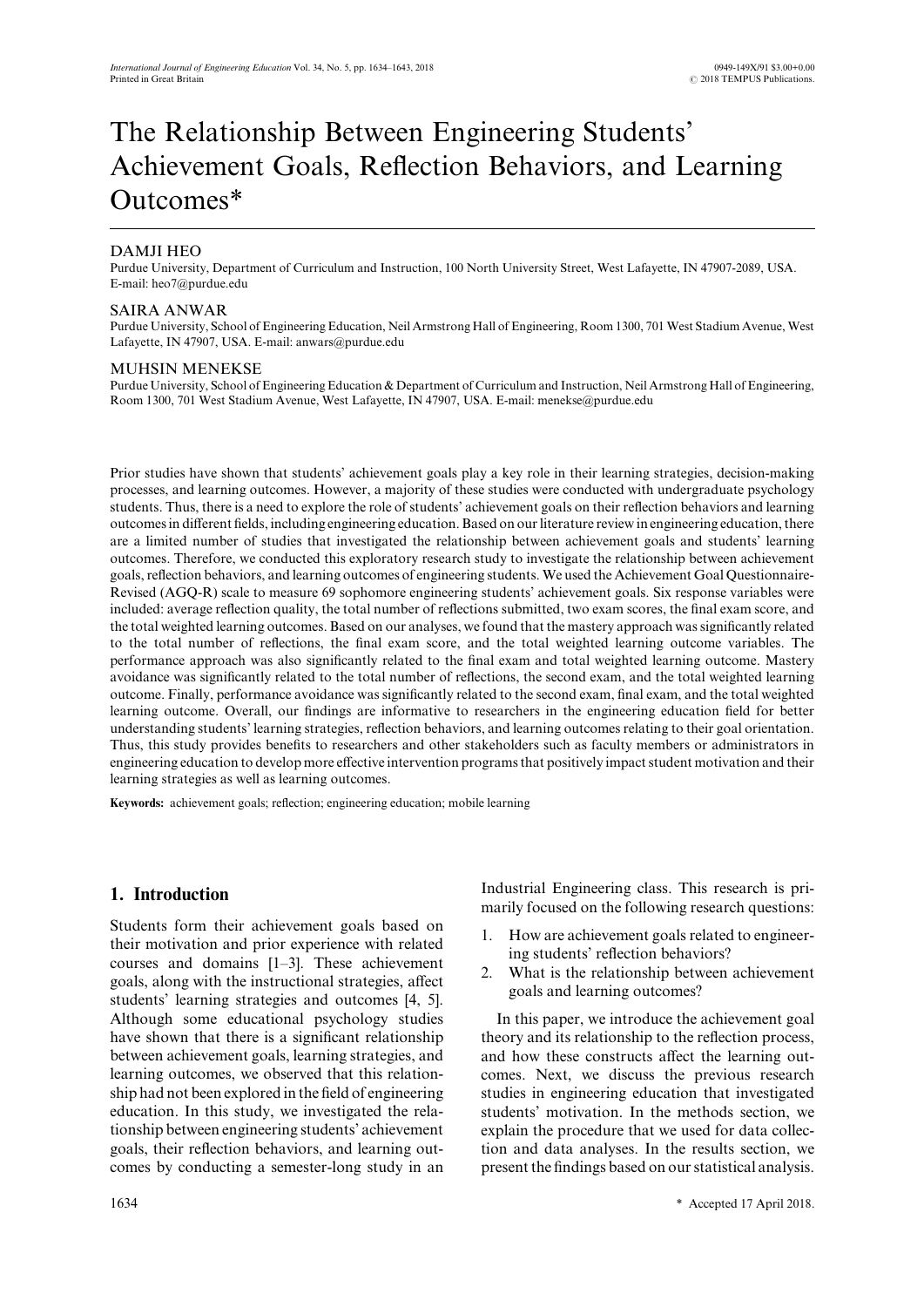| <b>Achievement Goal</b>                                                                | <b>Definition</b>                                                                                                                                                                                                                  |  |  |  |
|----------------------------------------------------------------------------------------|------------------------------------------------------------------------------------------------------------------------------------------------------------------------------------------------------------------------------------|--|--|--|
| Mastery Approach<br>Performance Approach<br>Mastery Avoidance<br>Performance Avoidance | Focuses on learning and understanding materials.<br>Focuses on performing well compared to others, ego-involved.<br>Focuses on avoiding failure of learning or understanding.<br>Focuses on avoiding performing worse than others. |  |  |  |

**Table 1.** Summary of Achievement Goals

In the conclusion section, we discuss the implications of our findings and future research directions.

### *1.1 Achievement goal theory, reflection, and selfregulated learning*

Achievement goal theory considers that an individual's motivation is driven by a specific purpose [4, 6], and encompasses various types of beliefs that are related to goals [7]. Achievement goal theory incorporates both affective and cognitive factors of goal-directed behavior [4, 5]. Accordingly, this theory can be considered as an integrating theory that provides a profound framework to explain students' goal-directed behavior to enhance learning outcomes.

Mastery and performance goals are the fundamental constructs of achievement goal theory that has been extensively discussed in the prior literature [4–7]. The mastery goal focuses on learning and understanding materials, whereas the performance goal focuses on performing well compared to others, as it involves an individual's ego [6]. These different goals influence students' achievement in different ways based on their self-regulation strategies and learning processes [6–9]. Researchers, later on, adopted the 'approach versus avoidance' distinction into achievement goal theory to better explain performance goal-related results [1]. For instance, Wolters argued that performance-avoidance goals may be associated with negative academic outcomes, whereas performance-approach goals are considered beneficial in some cases to enhance learning outcomes [1]. On the other hand, mastery approach is most often associated with intrinsic motivation, higher engagement, and interest [10]. However, findings from different research studies on these constructs are rarely congruent. The researchers included different variables as a measure of response or to the evaluation criteria that they used to categorize performance goal or mastery goal with the approach and avoidance distinction [1, 2, 11–13]. Elliot and McGregor found that the performance approach was a significant predictor of students' learning outcome(s) [10]. Other studies found that mastery approach affected intrinsic motivation [3, 14]. Also, some of the previous studies found a positive correlation between these elaborated achievement goal orientations and self-regulated learning (SRL) behaviors [12, 15]. On the contrary, Elliot and Moller analyzed previous research studies regarding the relationship between SRL and performance approach [12] and found that there was no significant relationship between SRL and performance approach. However, they also suggested the results might be affected by a difference in perspective about performance approach. That is, researchers have had different perspectives on performance approach regarding student's learning due to a difference in focus by researchers when evaluating goal orientation. Definitions of achievement goals are summarized in Table 1.

Researchers have shown that achievement goals and SRL behaviors are essential components in understanding students' learning processes. In classrooms with a learner-centered approach, reflection is considered as one of the key learning strategies [16, 17]. Zimmerman provided a specific structure of reflection which consists of selfjudgment and self-reaction for SRL [2]. In his study, self-judgment includes two sub-components which are self-evaluation and causal attribution. Self-evaluation refers to that learner's evaluation of their performance based on any standard, such as their previous performance, peer's performance, or any criteria set by instructors. Causal attribution occurs when the learners think about what caused errors or success. Self-reaction includes self-satisfaction and adaptive/defensive responses. Self-satisfaction indicates the positive emotion that learners experience whereas adaptive/defensive responses are the affective responses when learners experience failure. In other words, based on Zimmerman's study, learners can experience two different stages; they can either experience the sense of satisfaction when they perceive that they are doing well in the class, or they experience the sense of failure or frustration when they think that they are not doing well in the class. In this case, they could either become defensive to protect their self-image or be adaptive to improve their learning strategy.

Therefore, reflection is one of the critical components of SRL. Indeed, research studies on reflection have shown that the quality of self-reflection is significantly related to students' learning outcomes [16, 18]. For example, Lee and Hutchinson examined the effect of self-reflection facilitated by questions on learning and found that the quality of the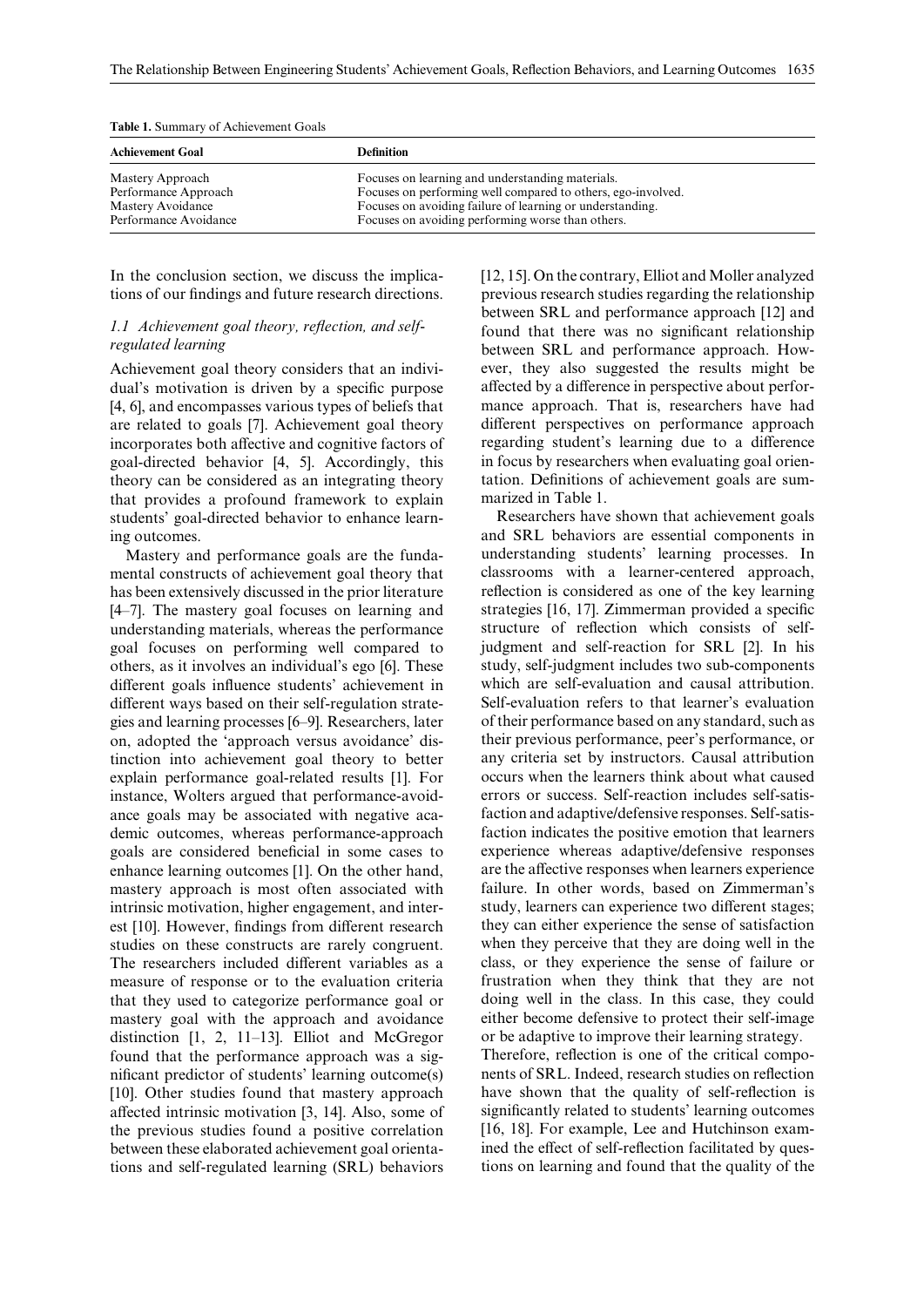reflection positively correlated with student learning [19].

Many research studies indicated the importance of student achievement goals and reflection behaviors in understanding their learning processes. Despite much-established evidence in the educational psychology field, we observed that achievement goal theory had not been explored in engineering education. And there is currently little understanding of how engineering students' achievement goals relate to their learning outcomes of engineering concepts. Therefore, the goal of this study is to explore the relationship between achievement goals, reflection behavior, and engineering students' learning outcomes. In the next section, we examine previous research studies that examined engineering students' motivation, particularly regarding the achievement goals.

### *1.2 Prior research on engineering students' motivation and learning strategies*

Prior studies in engineering education explored motivation constructs and their relationships to students' learning strategies and learning outcomes. Based on our review of the literature focusing on journal articles that were published recently (2010– 2017), we found thirteen studies that investigated motivational constructs (see Table 2). We categorized these studies based on the motivation constructs they used. The motivation constructs focused on these studies are self-efficacy, intrinsic motivation, self-regulation, achievement goals, and expectancy-value.

Some studies considered achievement goals as the motivational constructs and explored their effectiveness on learning [21, 23, 27, 31]. Most of these studies investigated motivational constructs regarding students' learning strategies and engagement but did not explore the achievement goals themselves and the relationship with learning outcomes or any learning strategy. Nelson, Shell, Husman, Fishman, and Soh (2015) [27] was the only study that considered students' learning outcomes, and they found that the students who underachieved in technical and non-engineering foundation courses at the beginning of their engineering degree programs were less successful in their upper-level engineering courses. These researchers used a learnercentered approach to find specific learning profiles based on motivation, goal orientation and self-

**Table 2.** Engineering Education Studies Focusing on Motivational Constructs

| <b>Citation</b>                                          | <b>Constructs Used</b>                                            | <b>Instrument/Measure</b>                                                                                                                         |  |
|----------------------------------------------------------|-------------------------------------------------------------------|---------------------------------------------------------------------------------------------------------------------------------------------------|--|
| French, Immekus, and Oakes [20]                          | Intrinsic motivation                                              | The Academic Intrinsic Motivation Scale<br>(AIMS) survey                                                                                          |  |
| Galand, Raucent, and Frenay [21]                         | Self-efficacy, mastery goal, performance<br>goal, self-regulation | Survey*                                                                                                                                           |  |
| Haase, Chen, Sheppard, Kolmos, and<br>Mejlgaard [22]     | Intrinsic motivation                                              | The Academic Pathways of People Learning<br>Engineering Survey (APPLES)                                                                           |  |
| Hardre, Siddique, and Smith [23]                         | Mastery goal, performance goal, self-<br>efficacy                 | Survey*                                                                                                                                           |  |
| Hilpert, Husman, Stump, Kim, Chung,<br>and Duggan [24]   | Self-regulation                                                   | The Future Time Perspective Scale (FTPS)<br>survey                                                                                                |  |
| Jones, Osborne, Paretti, and<br>Matusovich [25]          | Autonomy, utility value, self-efficacy                            | MUSIC (eMpowerment, Usefulness,<br>Success, Interest, Caring) Model of<br>Academic Motivation survey                                              |  |
| Lawanto, Butler, Cartier, Santoso, and<br>Goodridge [26] | Self-regulation, metacognition                                    | Survey*                                                                                                                                           |  |
| Nelson, Shell, Husman, Fishman, and<br>Soh [27]          | Self-regulation, mastery approach,<br>performance approach        | Student Perceptions of Classroom<br>Knowledge Building (SPOCK) scale, a<br>survey from Shell and Soh's study [37]                                 |  |
| Panchal, Adesope, and Malak [28]                         | Expectancy-value                                                  | Survey*                                                                                                                                           |  |
| Purzer [29]                                              | Self-efficacy                                                     | Discourse data**                                                                                                                                  |  |
| Stump, Husman, and Corby [30]                            | Intelligence beliefs, self-efficacy                               | The Implicit Theories of Intelligence (ITI)<br>scale survey, SPOCK scale, the Motivated<br>Strategies for Learning Questionnaire<br>(MSLO) survey |  |
| Szewckyk-Zakrzewska and Avsec [31]                       | Mastery goal                                                      | Survey*                                                                                                                                           |  |

\* Researchers developed and used their own surveys. \*\* Study used discourse data instead of surveys.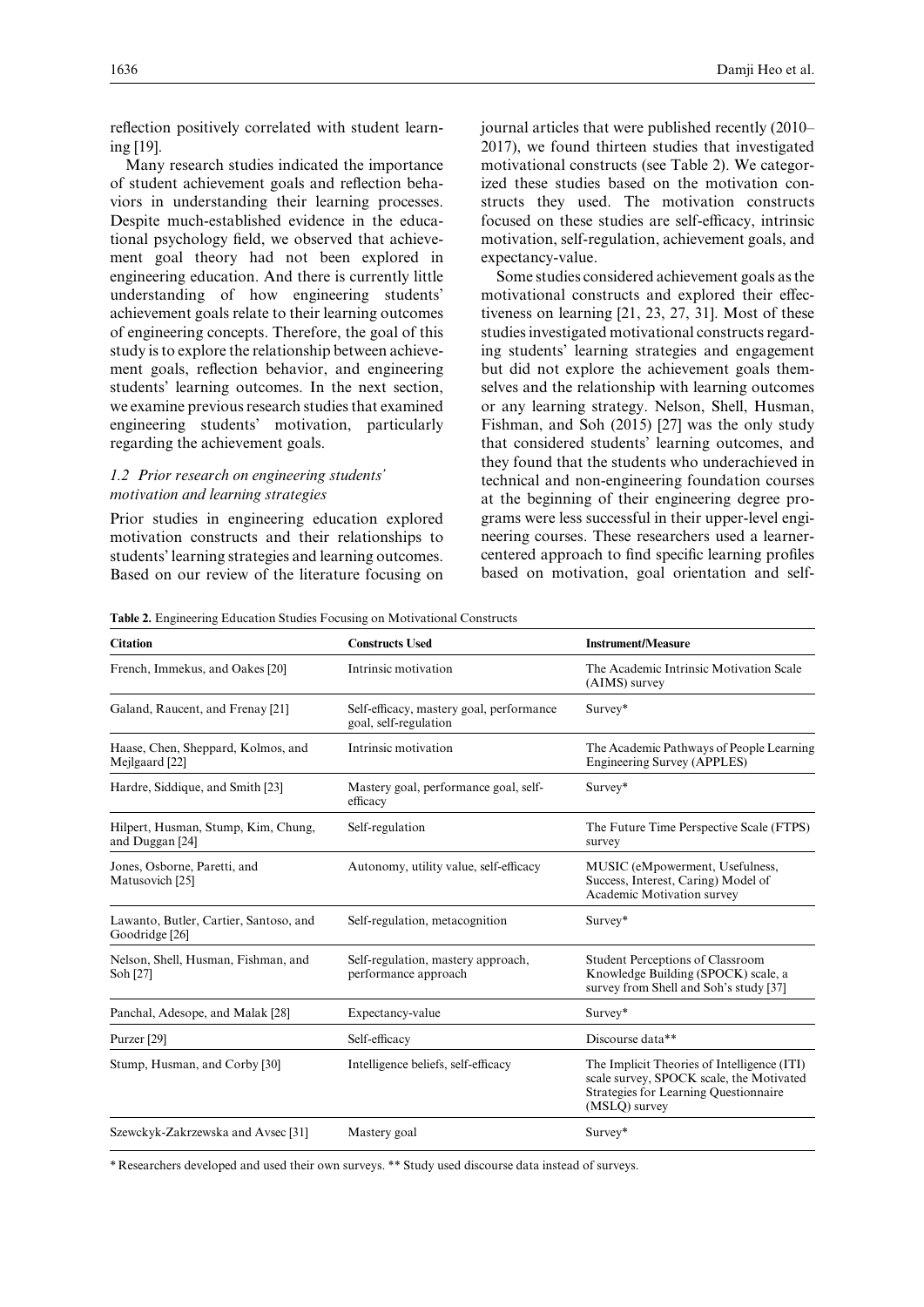regulation using the Student Perception of Classroom Knowledge Building (SPOCK) scale. They suggested that students' goal orientation and related beliefs could influence the way students regulate their learning in engineering courses. The authors found that a majority of underachieving engineering students had maladaptive profiles which influenced their learning and goals, resulting in lower grades compared to students who had adaptive profiles. Hardre, Siddique, and Smith [23] presented a systematic approach to model and validated interactions among multiple motivational characteristics of junior and senior students. The authors found factors and pathways that showed the role of multiple motivational characteristics to model students' course engagement, career efficacy, and success expectations.

There are other engineering education studies that explored the effect of intrinsic motivation on students' academic achievement, persistence [20] and achieved skills [22]. French, Immekus, and Oakes examined students' success and persistence both in their major and in their university experience by conducting hierarchical linear and logistic regression analysis [20]. This study showed that intrinsic motivation was positively correlated with students' persistence in their engineering major. Haase, Chen, Sheppard, Kolmos, and Mejlgaard studied the first year engineering students in the U.S. and Denmark to investigate two skill sets: InterPersonal and Professional (IPP) skills and Mathematics and Science (M/S) skills. They found intrinsic motivation played a significant role in student success [22].

The other prevalent motivation construct used in the studies was self-efficacy [21, 23, 25, 29, 30].

Purzer investigated the relationship between the nature of team discourse and its effect on selfefficacy and learning using a sequential mixed methods approach [29]. She reported a moderate positive correlation between students' self-efficacy and support-oriented discourse. Further, Jones, Osbone, Paretti, and Matusovich investigated the relationship of the eMpowerment, Usefulness, Success, Interest, and Caring (MUSIC) components of academic motivation to students' engineering identification, sense of program belongingness, engineering utility, and expectancy along with selfefficacy beliefs [25]. The authors observed the extent to which students' engineering identification and motivational beliefs affected their course effort, course grades, choice of major, and career goals. The reported the significant effect of MUSIC components with engineering identification, program belongingness, and expectancy but that was in the context of course usefulness and interest and did not measure the effect on achieved learning outcomes.

Finally, we observed that self-regulation was explored as a learning strategy [21, 24, 26, 27]. For instance, Lawanto, Butler, Cartier, Santaso, and Goodridge used the SRL framework in an engineering design project to investigate task interpretation and strategy use among the first-year engineering students [26]. The authors examined high and low performing students for their interpretation of tasks and their use of cognitive and metacognitive strategies. They reported that compared to lowperforming students, high-performing students had greater awareness and used monitoring and fix-up strategies more, both in the design process and in project management.

As discussed above, several constructs were used to explain engineering students' motivation and learning strategies. However, none of them used achievement goal theory to explain students' learning strategies orlearning outcomes. Itwas also found that there is a limited number of studies on reflection itself. Thus, this study explores engineering students' achievement goals and their relationship with reflection behaviors and learning outcomes.

# **2. Method**

## *2.1 Participants*

The data was collected from 69 students (23 females, 46 males) from a fundamental statistics class for sophomore industrial engineering students over one 12-week semester at a public university. Ages ranged from 19–21. The course was chosen because it was a required course for all industrial engineering students; thus, we expected that the sample we collected would well-represent the entire industrial engineering student population in the university.

## *2.2 Instruments*

We used the Achievement Goal Questionnaire-Revised (AGQ-R) survey revised by Elliot and Murayama [14]. The AGQ-R has been used extensively in the literature and has been shown to be a valid and reliable instrument. The survey consists of four subcategories; mastery approach goal (Cronbach's  $\alpha$  = 0.84), mastery avoidance goal (Cronbach's  $\alpha = 0.88$ ), performance approach goal (Cronbach's  $\alpha$  = 0.92), and performance avoidance goal (Cronbach's  $\alpha$  = 0.94). A total of twelve survey items were provided, and a 5-point Likert scale was used for each item (1: Strongly disagree, 5: Strongly Agree). The researchers used the survey items without any modification to preserve the validity of the original survey.

Students' reflection behavior was collected through a mobile application called Course-MIRROR (Course Mobile In-situ Reflections and Review with Optimized Rubrics), which was devel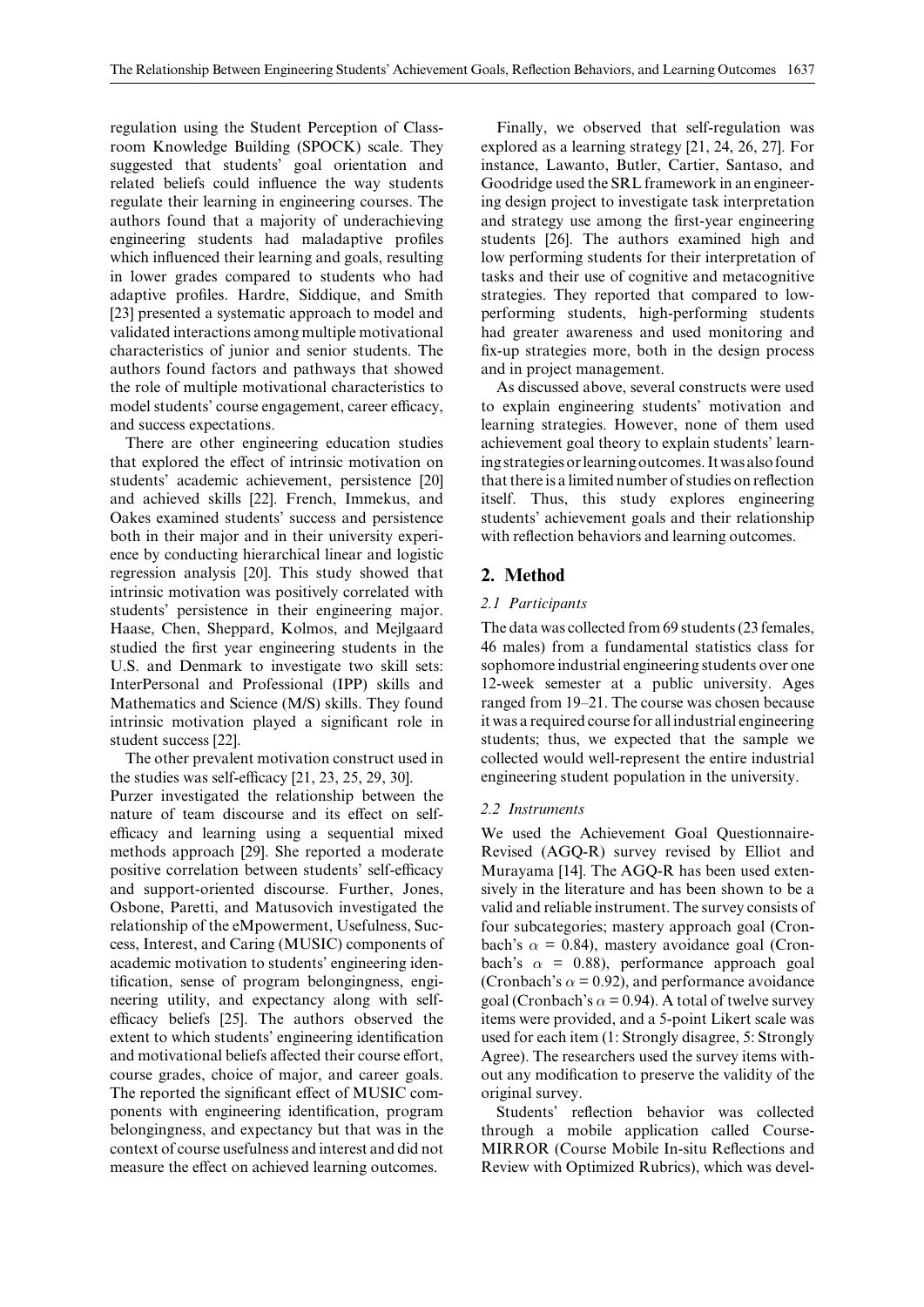oped by the CourseMIRROR research team for both iOS and Android smart devices [32, 33]. CourseMIRROR combines the benefits of mobile application and reflections. In addition, it was designed to create an interactive environment between students and faculty in a large classroom.

The CourseMIRROR application has multiple features. At the end of each lecture, students receive the server-side push notifications on their mobile devices to remind them for writing reflections. The application allows users (faculty and students) to login using their specific credentials and access the application. The application allows the users to access their registered or enrolled courses. Students can access the lectures of the selected course. The application interfaces allow the students to write their reflection for the currently open for reflection lecture. Once submitted, CourseMIRROR collects students' reflections and uses Natural Language Processing (NLP) algorithms to create phrasebased text summaries of responses. In the current study, we used students' original reflection data collected via CourseMIRROR instead of the summary of reflection data that was processed by NLP algorithm as the original data as we were more interested in each student's reflection behavior. For the reflection, students were asked to reflect on the parts of the lecture that they felt were confusing or difficult.

Students' reflection quality was measured based on a scoring rubric, which ranged from 0 to 4. The quality indicated the completeness and details in one's reflection. Accordingly, our coding schema for the reflections followed the scale to specify the degree of depth or quality of reflections. The original version of this flowchart was developed by Menekse and his colleagues [40]. The total number of reflections was also measured to find if students were consistently involved in reflection behavior throughout the semester. Fig. 1 shows the flowchart for coding the reflection quality.

The learning measures included first, second, and final exams for all students. The maximum score for each exam was 100, and the minimum was zero. Each exam included a combination of short answer, multiple-choice and true-false type questions. All exams were developed, administrated, and graded by the course instructor and her teaching assistants. The authors of this study had no involvement in this process.

#### *2.3 Procedure*

The survey data were collected at the beginning of the semester, prior to any data collection for reflections or learning outcomes. Students' reflection data were collected for 21 lectures throughout the academic semester. Students submitted their reflection via CourseMIRROR during the semester which



**Fig. 1.** Flowchart for Coding Students' Reflections.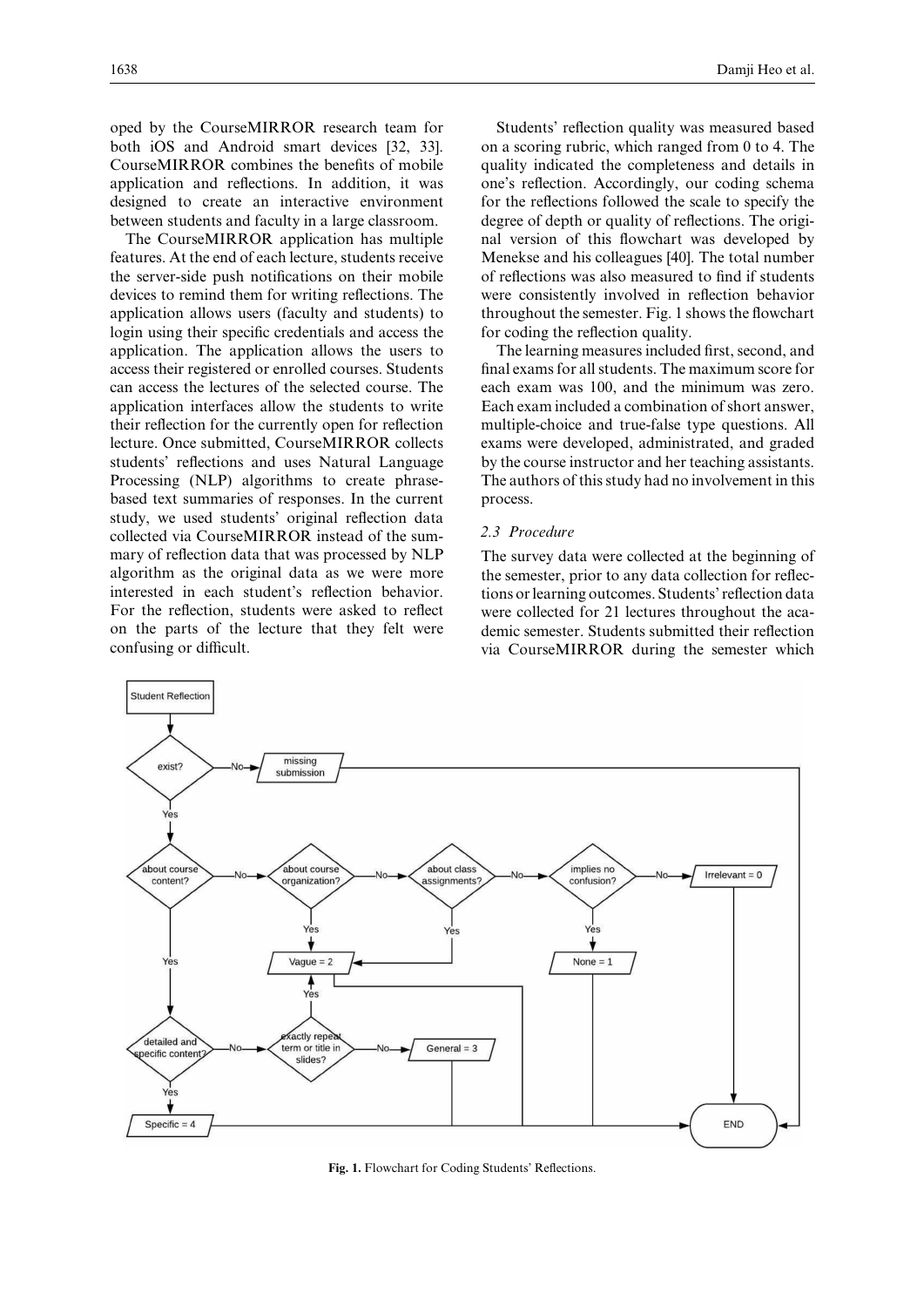lasted for 12 weeks. The two exams and the final exam scores were used as learning outcome measures. The total weighted learning outcome was included as well. Students' average reflection quality was measured based on the rubric above (Fig. 1). Two independent raters coded students' reflection, and Cohen's kappa was 0.66, which indicated that there was a substantial strength of agreement based on the guidelines from Altman [34]. We used students' average reflection quality for this study because we were interested in the relationship between students' achievement goals and the overall reflection quality.

#### *2.4 Analysis*

To explore the relationship between each achievement goal, and participants' reflection behavior and learning outcome, six variables were included as response variables: (1) average reflection quality; (2) total number of reflections; (3) exam 1; (4) exam 2; (5) final exam; and (6) total weighted learning outcome (exam  $1^*$ .3+ exam  $2^*$ .3 + final exam<sup>\*</sup>.4). Below is the summary of descriptive statistics for each variable. Multiple separate bivariate regression analyses were conducted to explore the relationship between each achievement goal and each response variable. Each achievement goal was included separately based on the suggestion of Elliot and Murayama [14]. That is, achievement goals share the same dimensions, and thus there is a correlation among achievement goals. Therefore, the authors argued that each achievement goal should be assessed separately to measure the effect of each achievement goal accurately [14].

Using Statistical Package for the Social Science (SPSS) software, normality and homoscedasticity were tested to determine if any assumption was violated for regression analysis prior to performing regression analyses. The Shapiro-Wilk test was chosen to check the normality. Homoscedasticity was checked with scatter plots using standardized residuals, and standardized predicted responsive variable values. We found that normality was violated for most of the models. Scatter plots of homoscedasticity check also indicated that most of the models violated the assumption. As a result, we proceeded with data transformation [35]. Thus, for this study, we performed three different analysis procedures and compared the results. First, parametric bivariate linear regression analyses were conducted. After data transformation, we ran the parametric bivariate linear regression analyses and compared the results. Finally, Generalized Linear Regression analyses were conducted as General Linear Models (GLMs) do not have to meet the normality assumption [35].

## **3. Results**

The results from the twenty-four-parametric bivariate linear regression models indicated that we had significance from some of the response variables with each goal orientation. First, the results indicated that mastery approach was positively related to the total number of reflections, final exam, and total weighted learning outcome. Performance approach was also positively related to the final exam and total weighted learning outcome, however, not related to any reflection behavior variables. The relationship between performance approach and exam score variables (the final exam, the total weighted learning outcome) were stronger than those between mastery approach and the exam scores, as they had greater effect sizes. Mastery avoidance, similar to mastery approach, was significantly related to both the total number of reflections and the final exam. Performance avoidance, similar to performance approach, was significantly related to exam 2, the final exam, and the total weighted learning outcome variables, however, there was no relationship between any reflection behavior variables. The results from the parametric bivariate linear regression analyses before data transformation are summarized in Table 4.

The transformation function for the data transformation was explored using JMP, a software program for statistical discovery developed by SAS [36]. The type of transformation was chosen based on the lowest log-likelihood value and the Akaike Information Criterion (AIC) value for the

**Table 3.** Descriptive Statistics of Average Reflection Quality, Total Number of Reflections, Exam 1, Exam 2, Final Exam, and Total Weighted Learning Outcome

|         | Average<br><b>Reflection</b><br><b>Ouality</b> | <b>Total Number</b><br>of Reflections | Exam 1 | Exam 2 | Final<br>Exam | <b>Total Weighted</b><br>Learning<br>outcome |
|---------|------------------------------------------------|---------------------------------------|--------|--------|---------------|----------------------------------------------|
| Mean    | 2.21                                           | 12.45                                 | 81.06  | 77.17  | 75.87         | 566.36                                       |
| SD.     | 0.50                                           | 5.77                                  | 14.37  | 14.30  | 11.64         | 78.33                                        |
| Min     | 1.0                                            |                                       | 39     | 34     | 46            | 329.10                                       |
| Max     | 3.5                                            | 22                                    | 105    | 102    | 98            | 694.50                                       |
| Missing |                                                |                                       |        |        |               |                                              |
| N       | 69                                             | 69                                    | 67     | 64     | 67            | 61                                           |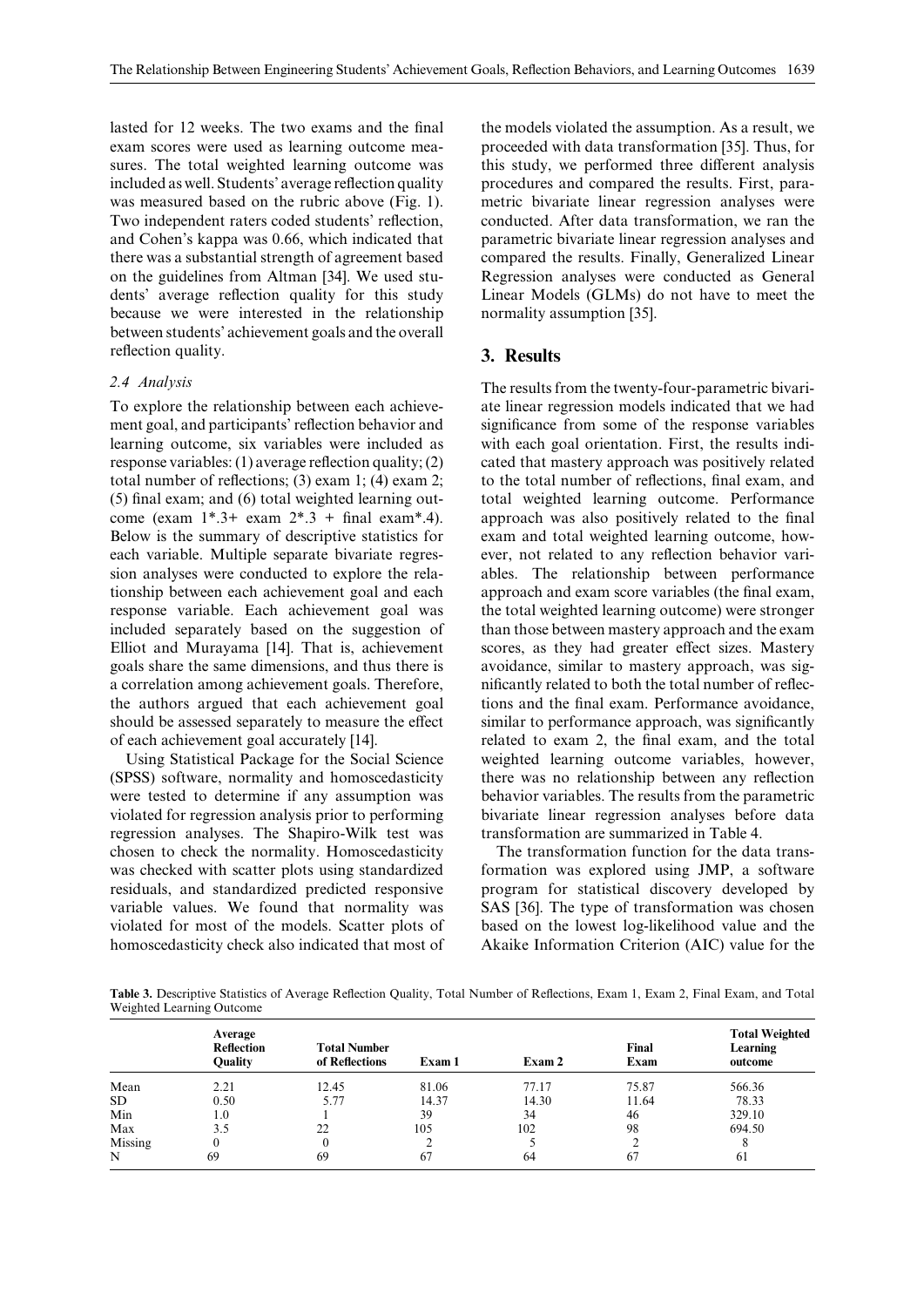| <b>Variable</b>                 | F                  | $\boldsymbol{p}$ | $\eta_{\bf p^2}$ |
|---------------------------------|--------------------|------------------|------------------|
| Mastery approach                |                    |                  |                  |
| average reflection quality      | $F(1,65) = 0.006$  | 0.940            | 0.000            |
| total number of reflections     | $F(1,65) = 5.268$  | $0.025*$         | 0.075            |
| exam 1                          | $F(1,63) = 1.100$  | 0.298            | 0.017            |
| exam 2                          | $F(1,60) = 2.398$  | 0.127            | 0.038            |
| final exam                      | $F(1,63) = 6.458$  | $0.014*$         | 0.093            |
| total weighted learning outcome | $F(1.57) = 4.228$  | $0.044*$         | 0.069            |
| Performance approach            |                    |                  |                  |
| average reflection quality      | $F(1,65) = 0.773$  | 0.382            | 0.012            |
| total number of reflections     | $F(1,65) = 1.148$  | 0.288            | 0.017            |
| exam 1                          | $F(1,65) = 0.303$  | 0.584            | 0.005            |
| exam 2                          | $F(1,60) = 2.126$  | 0.150            | 0.034            |
| final exam                      | $F(1,63) = 11.409$ | $0.001**$        | 0.153            |
| total weighted learning outcome | $F(1,57) = 5.299$  | $0.025*$         | 0.085            |
| Mastery avoidance               |                    |                  |                  |
| average reflection quality      | $F(1,65) = 0.061$  | 0.805            | 0.001            |
| total number of reflections     | $F(1,65) = 23.605$ | $0.000**$        | 0.266            |
| exam 1                          | $F(1,63) = 1.244$  | 0.269            | 0.019            |
| exam 2                          | $F(1,60) = 6.437$  | $0.014*$         | 0.097            |
| final exam                      | $F(1,63) = 8.573$  | $0.005**$        | 0.120            |
| total weighted learning outcome | $F(1,57) = 3.382$  | 0.071            | 0.056            |
| Performance Avoidance           |                    |                  |                  |
| average reflection quality      | $F(1,65) = 1.115$  | 0.295            | 0.017            |
| total number of reflections     | $F(1,65) = 1.773$  | 0.188            | 0.027            |
| exam 1                          | $F(1,63) = 0.141$  | 0.708            | 0.002            |
| exam 2                          | $F(1,60) = 7.537$  | $0.008**$        | 0.112            |
| final exam                      | $F(1,63) = 5.861$  | $0.018*$         | 0.085            |
| total weighted learning outcome | $F(1,57) = 5.638$  | $0.021*$         | 0.090            |
|                                 |                    |                  |                  |

**Table 4.** Results from Regression Analysis for the Effects of Mastery Approach, Performance Approach, Mastery Avoidance, and Performance Avoidance on Each Response Variable

 $*_{p}$  < 0.05, \*\**p* < 0.01.

response variables [35, 37]. The AIC values give an estimate of how much the model can fit the data. Thus, the AIC value was used for model selection over Bayesian Information Criterion (BIC) value [35, 37–39]. Beta distribution fit the data of response variables, and thus response variables were transformed to fall into the range from 0 to 1 [40]. Then, regression analyses proceeded with transformed variables. Normality and the homoscedasticity assumption check were conducted as well. The results indicated that some of the models kept the assumptions after the transformation. However, the results indicated that the *p*-values or the effect sizes from any model were not improved. We also conducted GLM analyses and compared the results with the ones from the previous analysis. However, the *p* values and effect size remained the same as from the previous parametric bivariate linear regression analyses.

As illustrated above, the significance or the effect sizes for some of the models have not improved even after the beta distribution fit all of the distribution of response variables. The results from GLM analyses were not improved either as they remained the same as the results of bivariate regression analyses. One possible explanation for why the results were not improved is that the data of both explanatory variables and response variables were clustered, meaning that students were clustered to a few (scores) points. For instance, there were students who had the same score for the mastery approach as they did for average reflection quality and the final exam. As a consequence, normality and homoscedasticity assumptions may not be appropriate to analyze the data.

#### **4. Discussion**

Achievement goal theory incorporates both affective and cognitive factors of goal-directed behavior. Accordingly, achievement goal theory can be considered as an integrating theory that provides a profound framework to explain students' goaldirected behavior to enhance learning in classroom settings. Mastery goal and performance goal are the key constructs of this theory that have been discussed by researchers in educational psychology. Later on, the researchers have adopted the distinction between approach and avoidance and incorporated the negative academic outcomes especially to better explain performance-avoidance goal related results. Thus, we used the approach and avoidance distinction for mastery and performance goal in this study. We administered the AGQ-R survey at the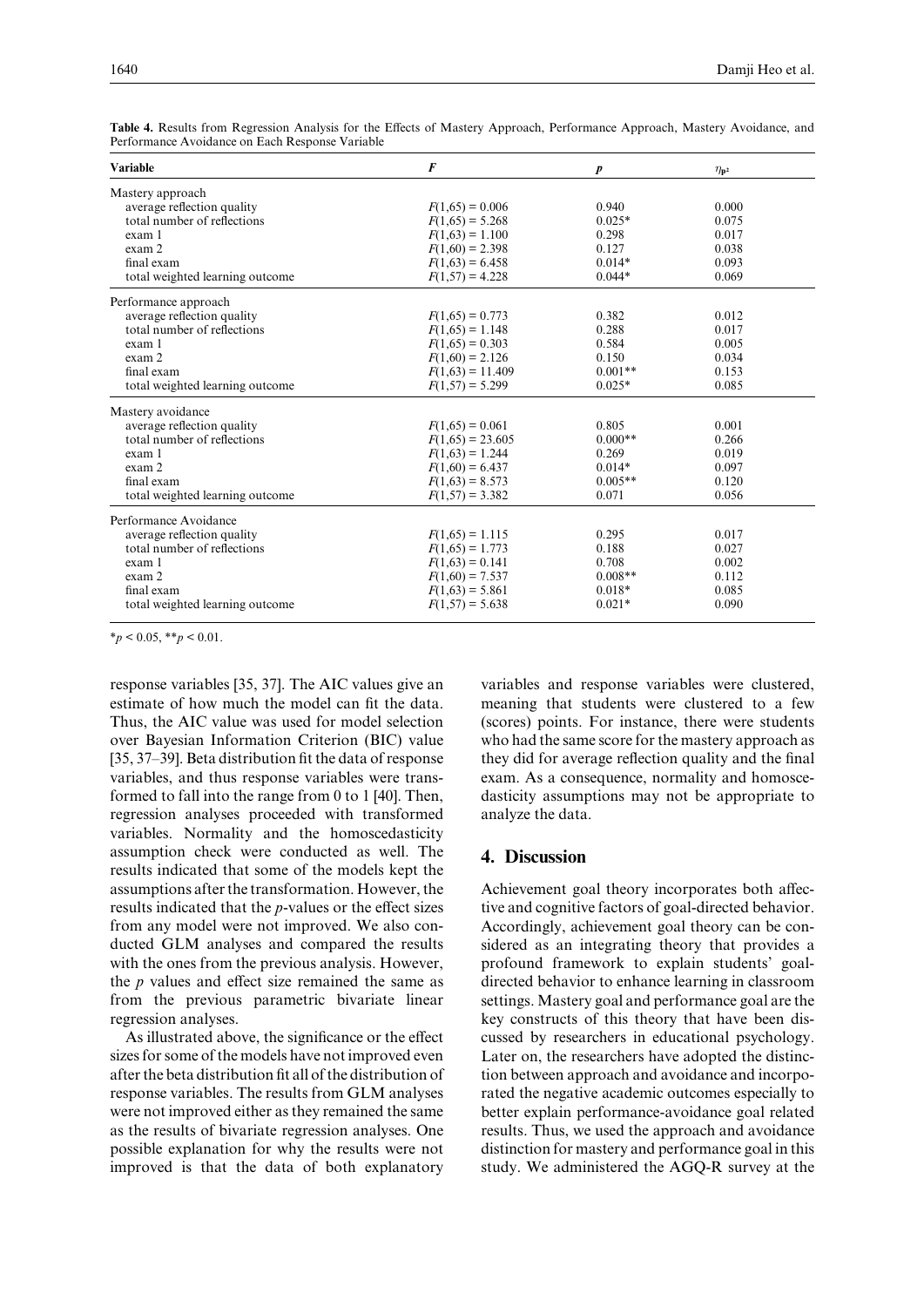beginning of the semester prior to any other data collection for all four categories without any modification. In addition, we collected student reflections as it has been an essential component of understanding students' learning experiences and self-evaluation of their performance. We used the mobile application CourseMIRROR to collect students reflection and calculated the reflection quality scores based on the scoring rubric (Fig. 1). We explored these constructs and their relationship with engineering students' learning outcomes by using their exam scores.

We used three analysis procedures to compare the results: (1) parametric bivariate linear regression analysis, (2) parametric bivariate linear regression analysis after data transformation, and (3) generalized linear regression analysis. The results indicated that there were significant effects of students' mastery approach on their reflection behaviors, final exams, and total weighted learning outcomes. A performance approach had significant effects on the final exam and the total weighted learning outcome. Although our results of mastery approach and performance approach had a limited significance of effect on some of the response variables, the results still align with findings from prior research studies [1, 3, 10, 11, 14], which is performance approach is positively correlated with learning outcome and mastery approach is positively correlated with students' learning strategies. Our results indicated that mastery approach had a significant correlation with a few learning outcomes, yet, performance approach still had the stronger correlation with learning outcomes. Therefore, our research study adds the empirical evidence that supports the previous findings regarding achievement goals from educational psychology field. On the other hand, it is interesting that our results with mastery avoidance and performance avoidance had some significant relationship with exam scores. Moreover, mastery avoidance was significantly related to the total number of reflection. Research studies on mastery avoidance or performance avoidance are relatively scarce compared to mastery approach or performance approach. Thus, our research findings on those avoidance orientations could give us the direction for the future research studies, which is exploring mastery avoidance and performance avoidance with learning strategies more in detail.

There are some limitations concerning research design in this study. Since this is an exploratory study with a limited sample size, the statistical impact of results may be weaker than the one from explanatory studies. Also, the data set included students' reflections on one course and in one semester. Future studies in different classes across different institutions are needed to make stronger claims for our findings.

## **5. Conclusions**

The overarching goal of this study was to investigate the relationships between achievement goals, reflection behavior, and learning outcomes of industrial engineering students. We observed that students achievement goals and reflection behaviors are less explored in the field of engineering education. As prior studies have argued that achievement goals and reflection behaviors are essential components in understanding the decision-making and learning processes, it is important to explore how engineering students' achievement goals relate to their learning outcomes in real classroom settings. With this study, we addressed this scarcity in engineering education and the need for research studies focusing on achievement goal theory, engineering students' reflection behaviors and learning outcomes.

The results and limitations provide us with several directions for future research studies. First, explanatory studies with a larger sample size can be performed to have a stronger impact on the statistical significance of the relationship between engineering students' achievement goals, learning strategies (such as reflection behavior), and learning outcomes. Second, longitudinal research studies may be conducted to measure the long-term effect of achievement goal on students' learning strategies and learning outcomes across multiple semesters. Third, additional variables can be included to more thoroughly understand the relationship between achievement goals, reflection behavior, and learning outcome(s). Engagement, interest towards course material, and self-efficacy are the examples of the variables. Fourth, as mentioned in the discussion section, mastery avoidance and performance avoidance could be explored more in detail regarding the learning strategies, learning outcome, and with approach orientations as well. Thus, it is possible to conduct a research study by interviewing students to find students' goal orientation more in detail. Last, the future studies may use a more elaborated scoring rubric to measure the reflection quality.

Overall, this study provides benefits to the stakeholders such as faculty members or administrators in engineering education as it is the first study which explored the relationships among achievement goals, reflection behaviors, and learning outcomes for engineering students. This study facilitates the development of ideas for more effective intervention programs that positively impact student motivation and their learning strategies as well as learning outcomes.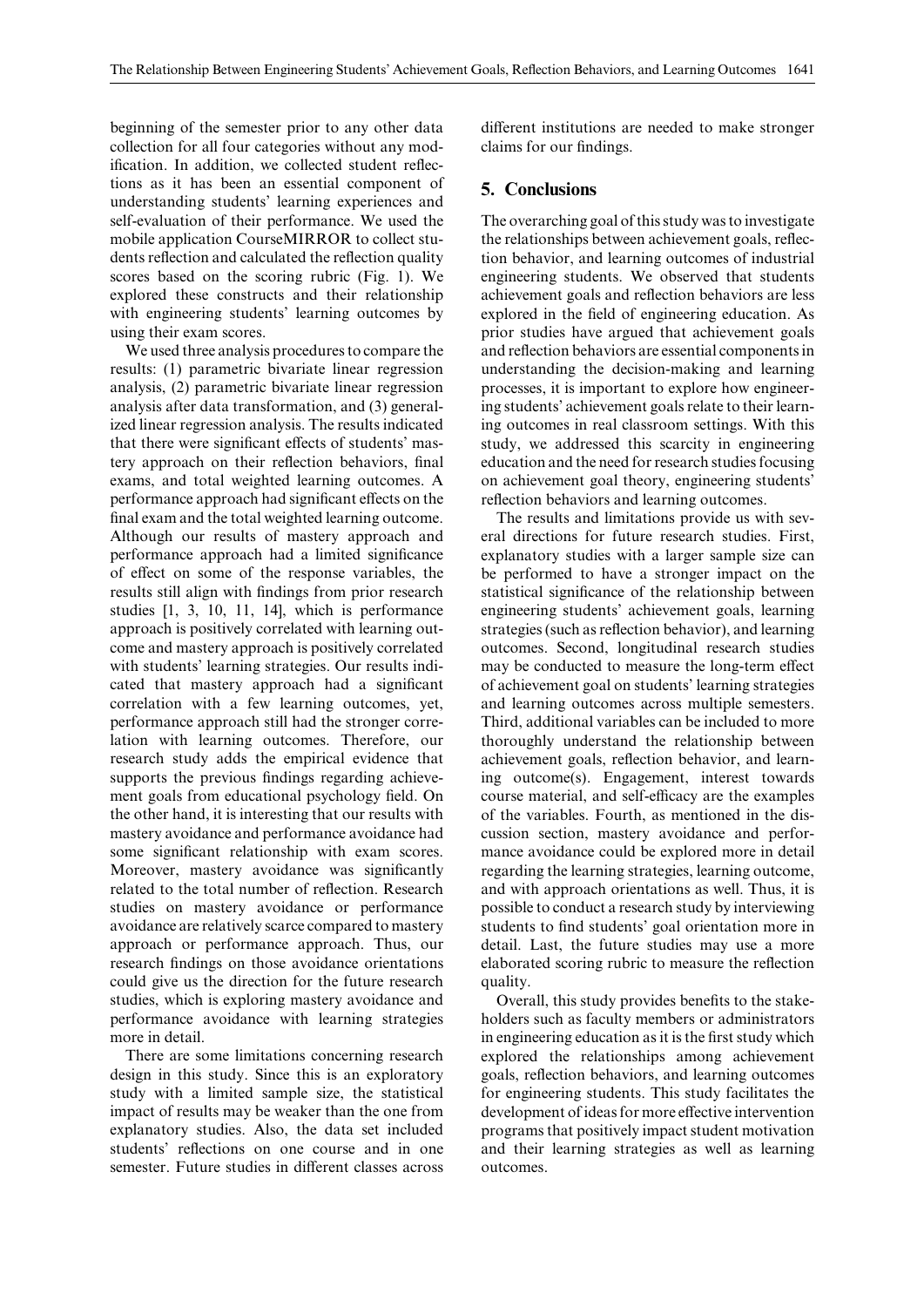#### **References**

- 1. J. M. Harackiewicz, K. E. Barron, S. M. Carter, A. T. Lehto and A. J. Elliot, Predictors, and consequences of achievement goals in the college classroom: Maintaining interest and making the grade, *Journal of Personality and Social Psychology*, **73**(6), 1997, pp. 1284–1295.
- 2. B. J. Zimmerman, Becoming a self-regulated learner: An overview, *Theory into Practice*, **41**(2), 2002, pp. 64–70.
- 3. A. J. Elliot and J. M. Harackiewicz, Goal setting, achievement orientation, and intrinsic motivation: A mediational Analysis, *Journal of Personality and Social Psychology*, **66**(5), 1994, pp. 968–980.
- 4. C. Ames, Classrooms: Goals, structures, and student motivation, *Journal of Educational Psychology*, **84**(3), 1992, pp. 261–271.
- 5. J. G. Nicholls, Achievement Motivation: Conceptions of ability, subjective experience, task choice, and performance, *Psychological Review*, **91**(3), 1984, pp. 328–346.
- 6. M. V. Covington, Goal theory, motivation, and school achievement: An integrative review, *Annual Review of Psychology*, **51**(1), 2000, pp. 171–200.
- 7. P. R. Pintrich, An achievement goal theory perspective on issues in motivation terminology, theory, and research, *Contemporary Educational Psychology*, **25**(1), 2000, pp. 92– 104.
- 8. P. R. Pintrich, The role of motivation in promoting and sustaining self-regulated learning, *International Journal of Educational Research*, **31**(6), 1999, pp. 459–470.
- 9. B. J. Zimmerman, Self-regulated learning and academic achievement: An overview, *Educational Psychologist*, **25**(1), 1990, pp. 3–17.
- 10. J. Elliot and H. A. McGregor, A  $2 \times 2$  achievement goal framework, *Journal of Personality and Social Psychology*, **80**(3), 2001, pp. 501–519.
- 11. C. A. Wolters, Regulation of motivation: Evaluating an underemphasized aspect of self-regulated learning, *Educational Psychologist*, **38**(4), 2003, pp. 189–205.
- 12. A. J. Elliot and A. C. Moller, Performance-approach goals: Good or bad forms of regulation? *International Journal of Educational Research*, **39**(4), 2003, pp. 339–356.
- 13. B. J. Zimmerman and D. Schunk, *Self-Regulated Learning and Academic: Theory, Research, and Practice*, Springer-Verlag, New York, 1989.
- 14. A. J. Elliot and K. Murayama, On the measurement of achievement goals: Critique, illustration, and application, *Journal of Educational Psychology*, **100**(3), 2008, pp. 613–628.
- 15. A. J. Elliot, Approach and avoidance motivation and achievement goals, *Educational Psychologist*, **34**(3), 1999, pp. 169–189.
- 16. B. J. Zimmerman, Self-efficacy: An essential motive to learn, *Contemporary Educational Psychology*, **25**(1), 2000, pp. 82– 91.
- 17. C. Ames and J. Archer, Achievement goals in the classroom: Students' learning strategies and motivation Processes, *Journal of Educational Psychology*, **80**(3), 1988, pp. 260–267.
- 18. D. S. Ridley, P. A. Schutz, R. S. Glanz and C. E. Weinstein, Self-regulated learning: The interactive influence of metacognitive awareness and goal-setting, *The Journal of Experimental Education*, **60**(4), 1992, pp. 293–306.
- 19. P. R. Pintrich and E. V. De Groot, motivational and selfregulated learning components of classroom academic performance, *Journal of Educational Psychology*, **82**(1), 1990, pp. 33–40.
- 20. B. F. French, J. C. Immekus and W. C. Oakes, An examination of indicators of engineering students' success and persistence, *Journal of Engineering Education*, **94**(4), 2005, pp. 419–425.
- 21. B. Galand, B. Raucent and M. Frenay, Engineering students' self-regulation, study strategies, and motivational believes in traditional and problem-based curricula, *International Journal of Engineering Education*, **26**(3), 2010, pp. 523–534.
- 22. S. Haase, H. L. Chen, S. Sheppard, A. Kolmos and N. Mejlgaard, What does it take to become a good engineer?

Identifying cross-national engineering student profiles according to perceived importance of skills, *International Journal of Engineering Education*, **29**(3), 2013, pp. 698–713.

- 23. P. L. Hardre, Z. Siddiqui and W. F. Smith, Modeling the motivation of mechanical engineering students: productive perceptions for present and future success, *International Journal of Engineering Education*, **31**(2), 2015, pp. 635–647.
- 24. J. C. Hilpert, J. Husman, G. S. Stump, W. Kim, W. T. Chung and M. A. Duggan, Examining students' future time perspective: Pathways to knowledge building, *Japanese Psychological Research*, **54**(3), 2012, pp. 229–240.
- 25. B. D. Jones, J. W. Osborne, M. C. Paretti and H. M. Matusovich, Relationships among students' perceptions of a first-year engineering design course and their engineering identification, motivational beliefs, course effort, and academic outcomes, *International Journal of Engineering Education*, **30**(6A), 2014, pp. 1340–1356.
- 26. O. Lawanto, D. Butler, S. Cartier, H. Santoso and W. Goodridge, Task interpretation, cognitive, metacognitive strategies of higher and lower performers in an engineering design project: An exploratory study of college freshmen, *International Journal of Engineering Education*, **29**(2), 2013, pp. 459–475.
- 27. K. G. Nelson, D. F. Shell, J. Husman, E. J. Fishman and L. K. Soh, Motivational and self-regulated learning profiles of students taking a foundational engineering course, *Journal of Engineering Education*, **104**(1), 2015, pp. 74–100.
- 28. J. H. Panchal, O. Adesope and R. Malak, Designing undergraduate design experiences—A framework based on the expectancy-value theory, *International Journal of Engineering Education*, **28**(4), 2012, pp. 871–879.
- 29. S. Purzer, The relationship between team discourse, selfefficacy, and individual achievement: A sequential mixedmethods study, *Journal of Engineering Education*, **100**(4), 2011, pp. 655–679.
- 30. G. S. Stump, J. Husman and M. Corby, Engineering students' intelligence beliefs and learning, *Journal of Engineering Education*, **103**(3), 2014, pp. 369–387.
- 31. A. Szewczyk-Zakrzewska and S. Avsec, Predicting academic success and creative ability in freshman chemical engineering students: a learning styles perspective, *International Journal of Engineering Education*, **32**(2), 2016, pp. 683–694.
- 32. X. Fan, W. Luo, M. Menekse, D. Litman and J. Wang, CourseMIRROR: Enhancing large classroom instructorstudent interactions via mobile interfaces and natural language processing, *Proceedings of the 33rd Annual ACM Computer-Human Interaction Extended Abstracts on Human Factors in Computing Systems*, Atlanta, GA: Association for Computing Machinery, 2015.
- 33. W. Luo, X. Fan, M. Menekse, J. Wang and D. Litman, Enhancing instructor-student and student-student interactions with mobile interfaces and summarization, *Proceedings of the 2015 Conference of the North American Chapter of the Association for Computational Linguistic*, Denver, CO: North American Chapter of the Association for Computational Linguistics-Human Language Technologies, 2015.
- 34. D. G. Altman, *Practical Statistics for Medical Research*, Chapman and Hall, London, UK, 1990.
- 35. M. H. Kutner, C. J. Nachtsheim, J. Neter and W. Li, *Applied Linear Statistical Model*s, McGraw-Hill Education, New York, 2003.
- 36. JMP Statistical Discovery from SAS, https://www.jmp.com/ en\_us/about.html, Accessed 21 March 2017.
- 37. K. P. Burnham and D. R. Anderson, Multimodel inference understanding AIC and BIC in model selection, *Sociological Methods & Research*, **33**(2), 2004, pp. 261–304.
- 38. A. Field and J. Miles, *Discovering statistics using R*, 1st edn, Sage, 2012.
- 39. R.McElreath,*Statistical Rethinking: A Bayesian Course with Examples in R and Stan*, 1st edn, Chapman and Hall/CRC, FL, 2015.
- 40. M. Menekse, G Stump, J. S. Krause and M. T. Chi, The effectiveness of students daily reflections on learning in engineering context*. In Proceedings of the 2011 American Society for Engineering Education (ASEE) Annual Conference, 2011*.